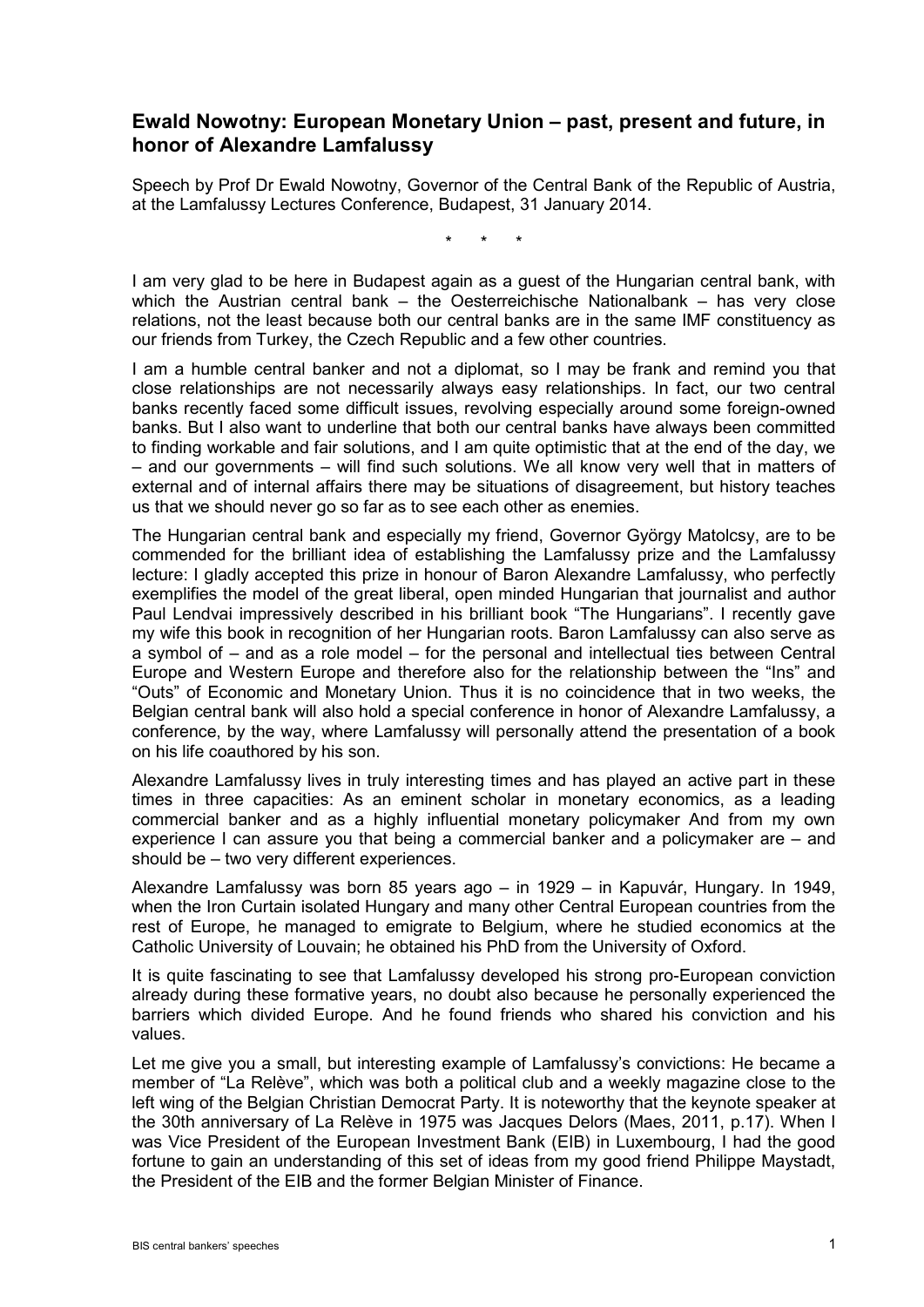Alexandre Lamfalussy then worked for the commercial bank Banque de Bruxelles for 20 years, where he became a member of the Executive Board. Already during this time, Lamfalussy was active in a number of committees investigating the integration of European capital markets.

In 1976, Alexandre Lamfalussy underwent a major career change and went to the Bank for International Settlements, the BIS, in Basel, first gaining great respect as Chief Economist and from 1985 serving as the General Manager of the BIS. During this time, he became one of the leading figures in the preparatory work for European financial integration. Lamfalussy was a member of the Delors Committee, which played a central role in the preparation of the Maastricht Treaty and EMU. Thus he was the obvious choice to become the first president of the European Monetary Institute (EMI), which had the task of organizing the preparations for the introduction of EMU and the single monetary policy and which then evolved into the ECB.

I will return to the glorious past of EMU later, but first allow me to finish my short summary of Alexandre Lamfalussy's spectacular career by drawing your attention to the fact that he played a decisive role in European economic policy in later years as well: In 2000, Lamfalussy was appointed chairman of a committee called the "Group of Wise Men", a politically incorrect title, of course. This group laid the groundwork for the regulation of European financial markets and developed what became known as the Lamfalussy procedure on the regulation of European securities markets.

As my lecture is entitled "European Monetary Union: Past, Present and Future", let me return to the past briefly, namely to the foundation laid by the EMI under the presidency of Alexandre Lamfalussy.

Following the political agreement on the Maastricht Treaty, the EMI took up its duties in 1994. Alexandre Lamfalussy, then general manager of the BIS, was chosen to head this new institution. As David Marsh remarked in his outstanding account of the history of the euro, "Sharp of mind and way of manner, Lamfalussy was the most polished of monetary technocrats, commanding English, French and German with a cut-glass precision" (Marsh, 2009, p. 193). (Not untypically for an Englishman, David Marsh forgot Lamfalussy's knowledge of Hungarian). Lamfalussy started work in Frankfurt with a skeleton staff of 12 – today, the staff of the ECB numbers around 1,600, and the ECB is about to hire 1,000 more staff members to handle the Single Supervisory Mechanism.

The basic problems at this early stage of EMU were structural aspects that are still of relevance today and, as I will show later, will remain so for the future.

The first aspect concerns the relationship between political and monetary unification, or at least the coordination of both aspects. Especially in the German speaking countries, there were two opposing schools of thought at the time:

One view, rather grandiosely called the "coronation theory", saw a monetary union as the last step, the "coronation", of a political union. This reflects the experience of the unification of Germany in the 19th century and is based on the conviction that there has to be a common political system to guarantee a strict monetary policy.

The alternative view is the "locomotive theory", which reflects the experience of the Robert Schumann-Jean Monnet approach after World War II. In this view, economic cooperation projects starting with the European Coal and Steel Community in 1952 created an evolutionary process toward an "ever closer union". It is obvious that a political union using the coronation theory as a starting point is only realistic for a small, rather homogenous group of European states. After various rounds of EU enlargement this concept of a small, homogenous Europe was no longer realistic; moreover, it was no longer in Germany's interest. So Alexandre Lamfalussy reports in an interview with David Marsh how much he agreed with Helmut Kohl on a fast-track approach to monetary union. (Marsh, 2009, p. 191).

The Maastricht Treaty provided clear rules for EMU membership. But already at this time, there were controversies about "creative accounting" and statistical manipulation in some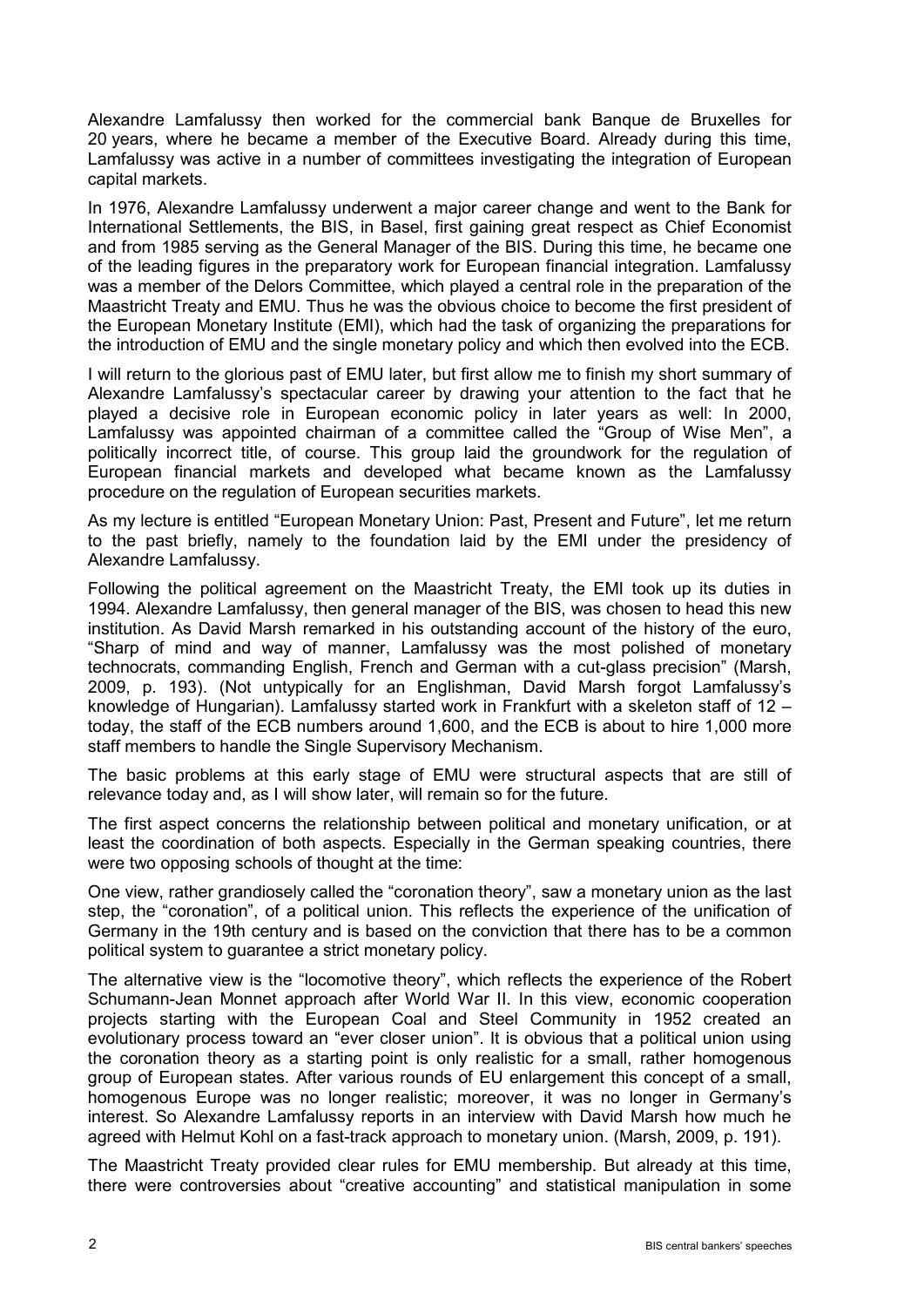countries. In retrospect, it may be said however, that the ambition of entering EMU in combination with the Maastricht rules exerted a strong stabilizing influence in all future member states, so that – in accordance with benevolent political agenda setting – EMU could start as scheduled in 1999.

The question of the division of labor between the ECB and the national central banks had yet to be resolved, another topic which has remained relevant to this day. One important issue was whether the conduct of money market operations should be decentralized, as Jean-Claude Trichet, then governor of the Banque de France, advocated, or whether it should be centralized, as Alexandre Lamfalussy and Hans Tietmeyer, president of the Bundesbank argued. The ECB view prevailed, which proved to be extremely beneficial in the financial markets turmoil of 2007 and 2008: fast and strong liquidity provision by the ECB was vital for stabilizing the European economy.

To come full circle, we now move on to the present-day situation and to the challenges of EMU. The present situation is still dominated by the direct and indirect effects of the worldwide crisis that started in 2007 to 2008. In the years before the crisis, central banks lived in the glory – and as we now know the illusion – of the concept of "Great Moderation". The basic message was that a constellation of independent central banks following a strategy of tight inflation targeting is both a necessary and sufficient condition to ensure a benign combination of low inflation and high real economic growth. This combination had indeed been achieved in the first years of the new century. But as we now know, this positive outcome was the result of very specific circumstances, especially strong first-round globalization effects.

Thus, central banks were not well prepared for the upcoming financial and economic tsunami. This also holds true for the ECB, which in the summer of 2008 still raised interest rates. But when the tsunami arrived, central banks, including the ECB, reacted fast and forcefully and thus prevented a world-wide crisis of the dimensions of the Great Depression of the 1930s.

Looking at these developments from a European perspective, it is fair to say that without the ECB, the impact on Europe of the world-wide crisis and especially of the de facto breakdown of money markets for a time would have been much stronger and indeed catastrophic not only for the member states of EMU, but for all of Europe.

No national central bank, not even the central bank of a large country, would have been able to provide banks in liberalized capital markets with as much crucially needed liquidity as fast as the ECB. And only the big central banks like the ECB, the Fed, the Bank of Japan and the Swiss National Bank were able to form the strong network of swap agreements that proved of utmost importance for the banking industry and that now is one of the most important permanent institutional innovations. All these innovations, by the way, benefited not only the banks – and thus the economies – of the euro area, but in an indirect way also the countries in which euro area banks are active, such as Hungary (Nowotny, 2010).

It is only this year that the euro area is expected to move out of recession to a constellation of positive, albeit still very weak, growth, and we still see substantial differences in the economic performance of various EMU member countries – and also of neighboring countries.

The main efforts both in Europe and across the world are now moving from crisis fighting to long-term crisis prevention. Two main approaches are being implemented: The first approach is to adjust the structures of the banking industry by implementing the Basel III process and the European banking union project. Christian Noyer, who plays a key role in both areas, will talk about this.

The second approach is to adjust public finances. As I have shown before, the founding fathers of EMU were already fully aware of the risks of having a single monetary policy without a centralized European fiscal policy counterpart. This awareness gave birth to the EU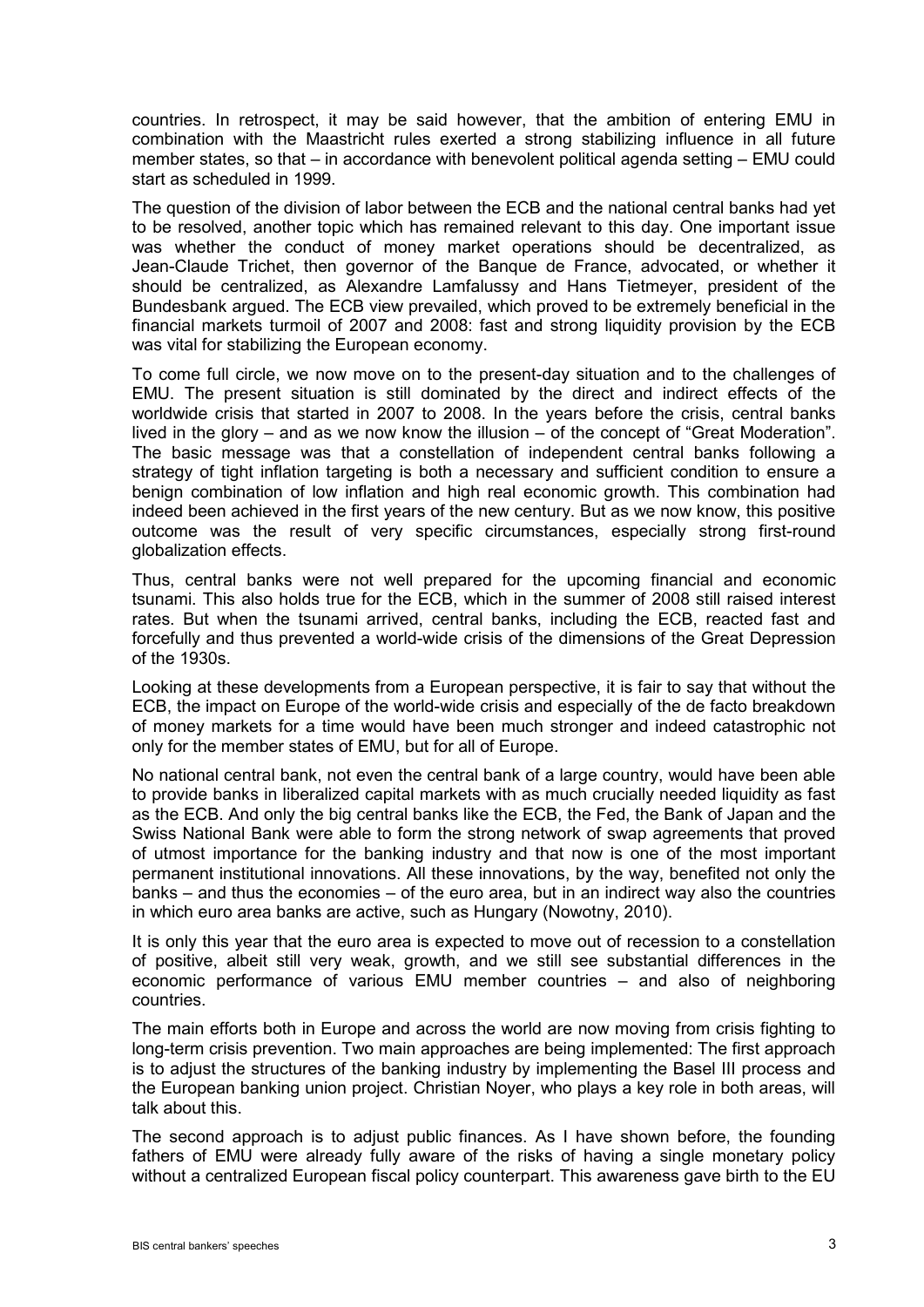Stability and Growth Pact in parallel to EMU. As the crisis showed, the provisions of the Stability and Growth Pact were not strong enough to prevent a destabilizing accumulation of public or private debt in a number of countries before the crisis, so that the needed fiscal impulses were limited during the crisis.

At the EU level, we therefore see a whole set of new institutional arrangements to provide for long-term fiscal sustainability. There is a far-reaching consensus about the intentions of these arrangements: Public deficits and debt levels need to be limited and adequately supervised. This is all the more relevant for member countries of the euro area that do not have access to central bank financing and that are exposed to free capital movements. There are, however, divergent views about how fast to achieve the reduction of currently high, mainly crisis induced, levels of public debt. Whereas European institutions, including the ECB, advocate strict and tight timeframes, IMF and U.S. economists tend to prefer a more flexible approach. This discussion is not new and will remain a central issue of the political and economic debate in the near future – and it is a discussion where easy answers indeed tend to be misleading. The difficult political process of regaining fiscal sustainability must of course be strengthened and controlled without damaging the still very fragile process of economic recovery.

It is true that future economic growth will depend on a number of supply-side structural reforms of the labor and products markets. But in the present situation of still low capacity utilization in many fields of the economy, of low investment and especially of alarming rates of unemployment in many countries, it seems to be obvious that the demand-side of the economy is also of relevance – and that additional demand cannot be expected to come from ever-increasing current account surpluses of the EU.

In this context, it is quite interesting to see that Alexandre Lamfalussy already at a very early stage referred to the problem that a lack of fiscal coordination could lead to substantial policy inefficiencies with regard to macroeconomic disequilibria – and could overburden a European single monetary policy in the long run: "The combination of a small Community budget with large, independently determined national budgets leads to the conclusion that, in the absence of fiscal coordination, the global fiscal policy of EMU would be the accidental outcome of decisions taken by Member States … As a result, the only global macroeconomic tool available within EMU would be the common monetary policy implemented by the European Central Bank" (Lamfalussy, 1989).

What about the future perspectives of the EMU? This, of course, is a huge field full of uncertainties, so let me concentrate on a single issue: future institutional perspectives.

We see a wide set of proposals to strengthen the political foundations of EMU. Basically, these proposals go into the direction of creating a "European economic government", a "fiscal union" with, as Jean-Claude Trichet emphasized, a European finance minister. All this would involve substantial transfers of national sovereignty and thus Treaty changes. We are all aware of the immense political problems involved in achieving such changes. This holds especially true if we look at the EU as a whole, where there is a strong ongoing discussion about leaving the EU in one major country, the U.K.

So any such institutional discussions have to concentrate on the Eurogroup countries, strengthening the already existing perspective of a two- or three-speed Europe. I am fully aware that this is a very sensitive issue not only for Europe in general, but especially also for the newer EU Member States. In the very long run, a Europe of different speeds may converge again, but at least for the medium term, I consider a closer cooperation of the EU members able and willing to engage in more advanced levels of political and economic integration the only way to achieve the desired future political foundations for EMU. In fact, the present EU Treaty (Article 136 TFEU) may already allow for far-reaching changes of this type without the need to change the Treaty (Piris, 2012).

So basically, we have not advanced very far since the discussion we had before starting EMU that I described in the first part of my presentation. This historical perspective should